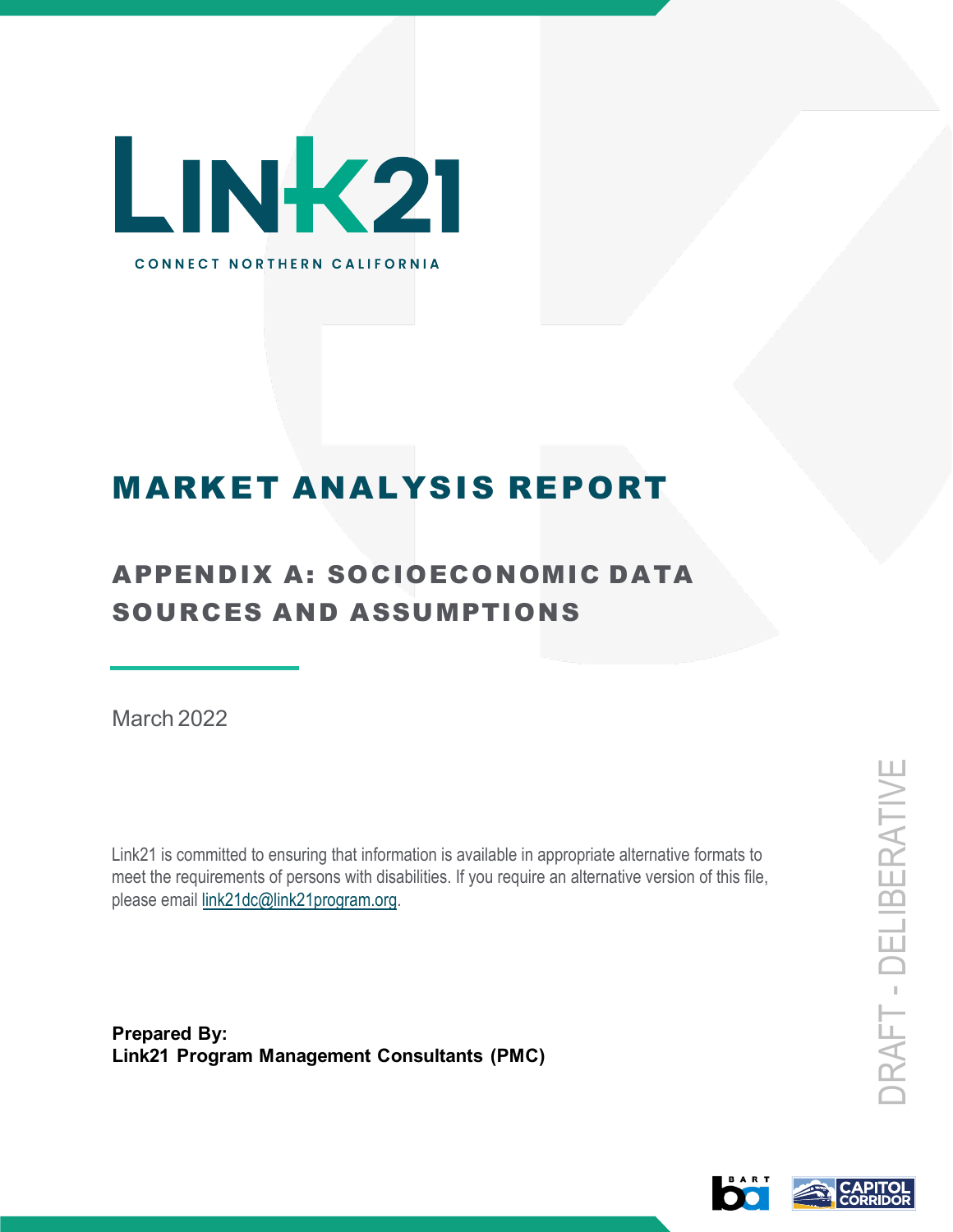

## **INTENTIONALLY LEFT BLANK**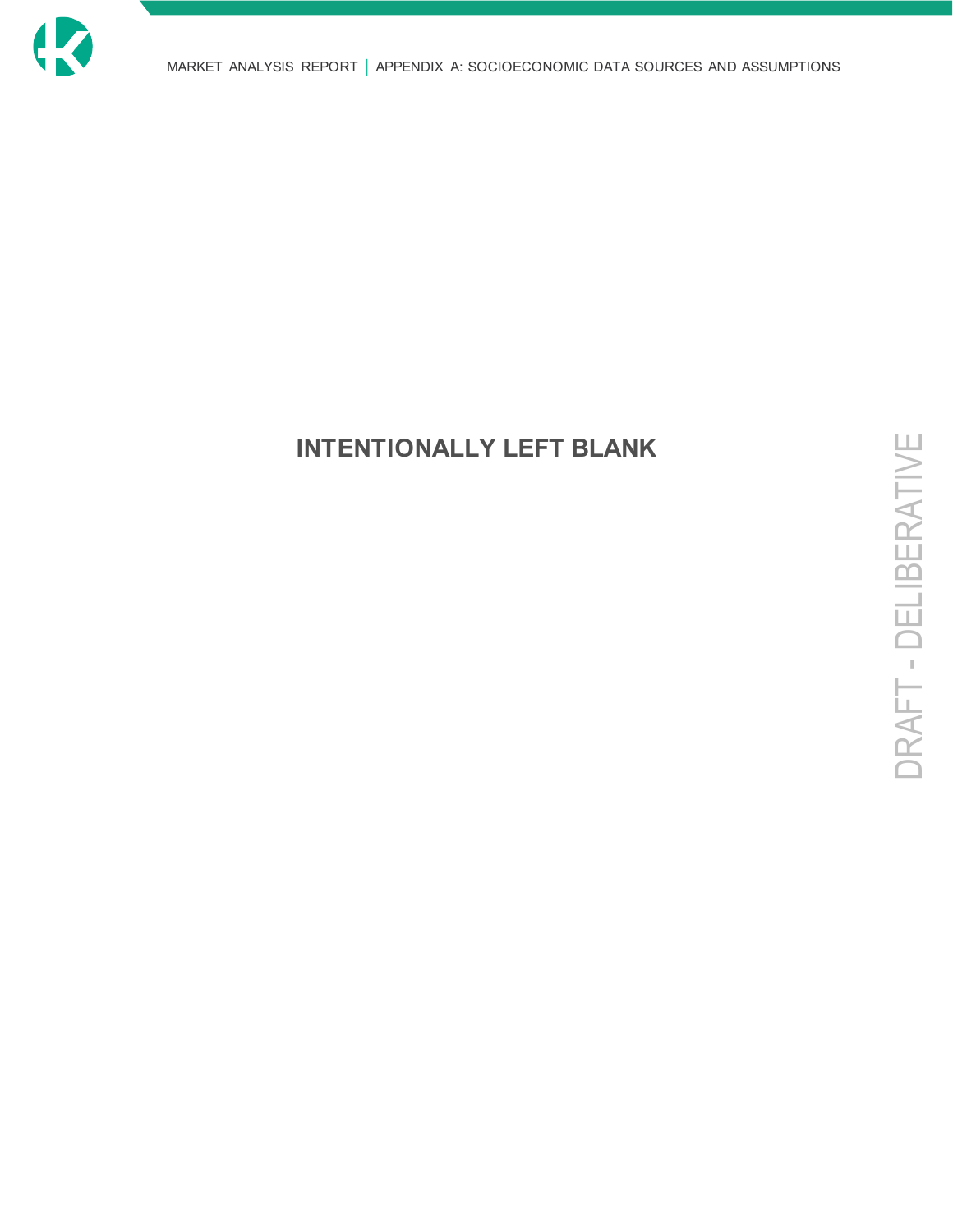

### ISSUE AND REVISION RECORD

| <b>REVISION</b> | <b>DATE</b> | <b>PREPARER(S)</b>           | <b>PMC</b><br><b>REVIEWER(S)</b><br><b>BART/CCJPA</b><br><b>REVIEWER(S)</b> | <b>APPROVER</b><br><b>BART/CCJPA</b><br><b>APPROVER</b> | <b>DESCRIPTION/</b><br><b>NOTES</b>      |  |
|-----------------|-------------|------------------------------|-----------------------------------------------------------------------------|---------------------------------------------------------|------------------------------------------|--|
| $\mathbf 0$     | 10/26/2021  | Derek Cheah,<br><b>Steer</b> | <b>Elisa</b><br>Tejedor,<br><b>Steer</b>                                    | <b>Sudhish</b><br>Verma,<br><b>HNTB</b>                 | <b>Working DRAFT</b><br>submittal        |  |
|                 | 11/29/2021  |                              | Andrew<br>Tang, BART                                                        | Andrew<br>Tang, BART                                    | <b>Working DRAFT</b><br>submittal review |  |
|                 | 03/18/2022  | Derek Cheah,<br><b>Steer</b> | <b>Elisa</b><br>Tejedor,<br><b>Steer</b>                                    | <b>Sudhish</b><br>Verma,<br><b>HNTB</b>                 | <b>DRAFT</b> submittal                   |  |
|                 |             |                              |                                                                             |                                                         | No review<br>requirement                 |  |

### SHAREPOINT PATH

Records Center/BUSC Record Center/WPA.02/ 1-BUSC-PH0-Market\_Analysis\_Report\_Appendix\_A-DRAFT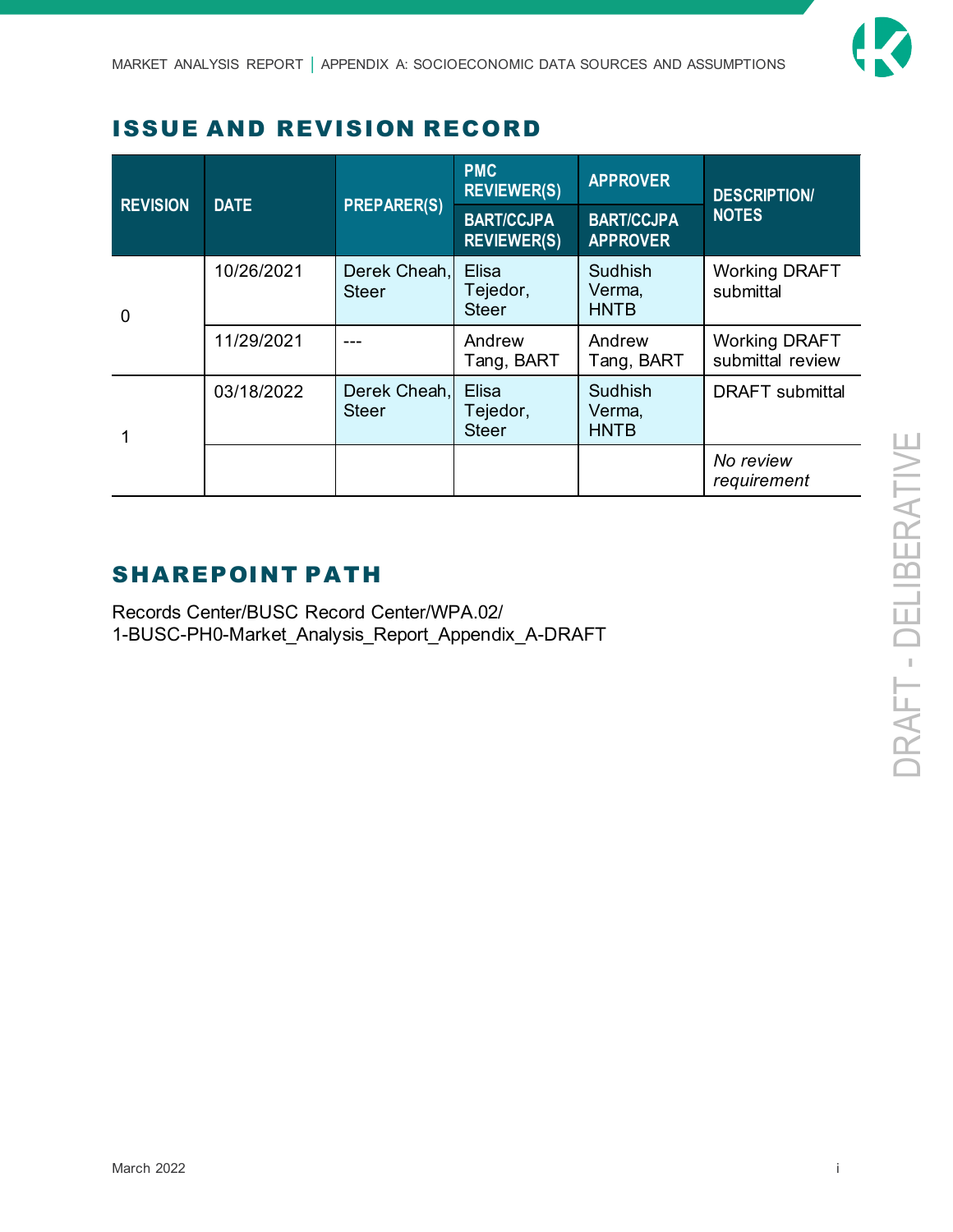

## **INTENTIONALLY LEFT BLANK**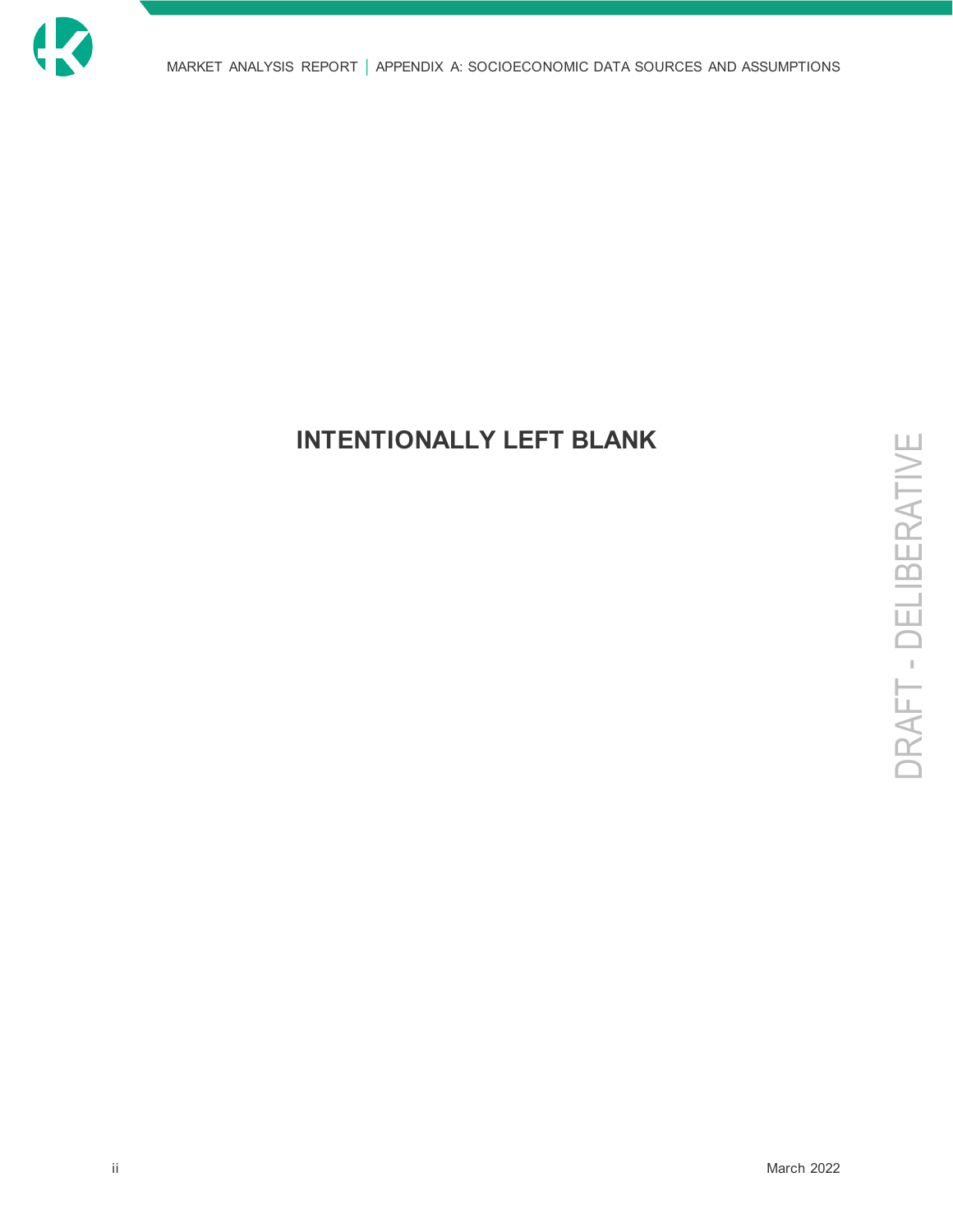

# SOCIOECONOMIC DATA SOURCES AND ASSUMPTIONS OVERVIEW

The Metropolitan Planning Organization (MPO) models in *Plan Bay Area 2040* and *Plan Bay Area 2050* have population and employment forecasts that begin at a base year of 2015. These differ from the actual population and employment at that time. In addition, forecast growth assumptions for the models differ from actual population and employment between 2015 and 2019. This appendix provides a discussion comparing the MPO forecasts with the actual population and employment.

*Plan Bay Area 2040* contains a data compendium that presents projected growth of the San Francisco Bay Area (including its nine counties) and was adopted by Association of Bay Area Governments (ABAG) and the Metropolitan Transportation Commission (MTC) for a coordinated land use and transportation planning process. The report describes the level of employment, household, and population growth the region may incur between 2015 and 2040 based on assumptions about the U.S. economy, demographic changes, how different economic sectors will grow and change, and the region's success in meeting the housing investment strategies as encouraged by the plan.

While *Plan Bay Area 2040* was adopted in 2017, the preparation of the detailed databases underpinning it had been ongoing for several years. When the model and associated data were developed, accurate historical data for 2015 were not yet available. For this reason, 2015 data are from model simulations rather than actual figures.

## Population

**[Figure 1](#page-5-0)** illustrates the actual population by subregion within the Bay Area in 2015 compared with the 2015 base year in MPO data. According to the California Department of Finance, actual population in the Bay Area was 7.60 million in 2015, which is 0.2% higher than the MPO base year population. At a Bay Area subregion level, the differences between actual values and MPO values are less than 1%. Across the overall Northern California Megaregion (Megaregion), as illustrated in **[Table 1](#page-5-1)**, the differences are within 3%. However, actual population was significantly higher for the Northern San Joaquin Valley compared to the other regions. Overall, between 2015 and 2019, the differences between actual and MPO forecast population got proportionally smaller in all regions except the Sacramento Area, where the difference was getting larger.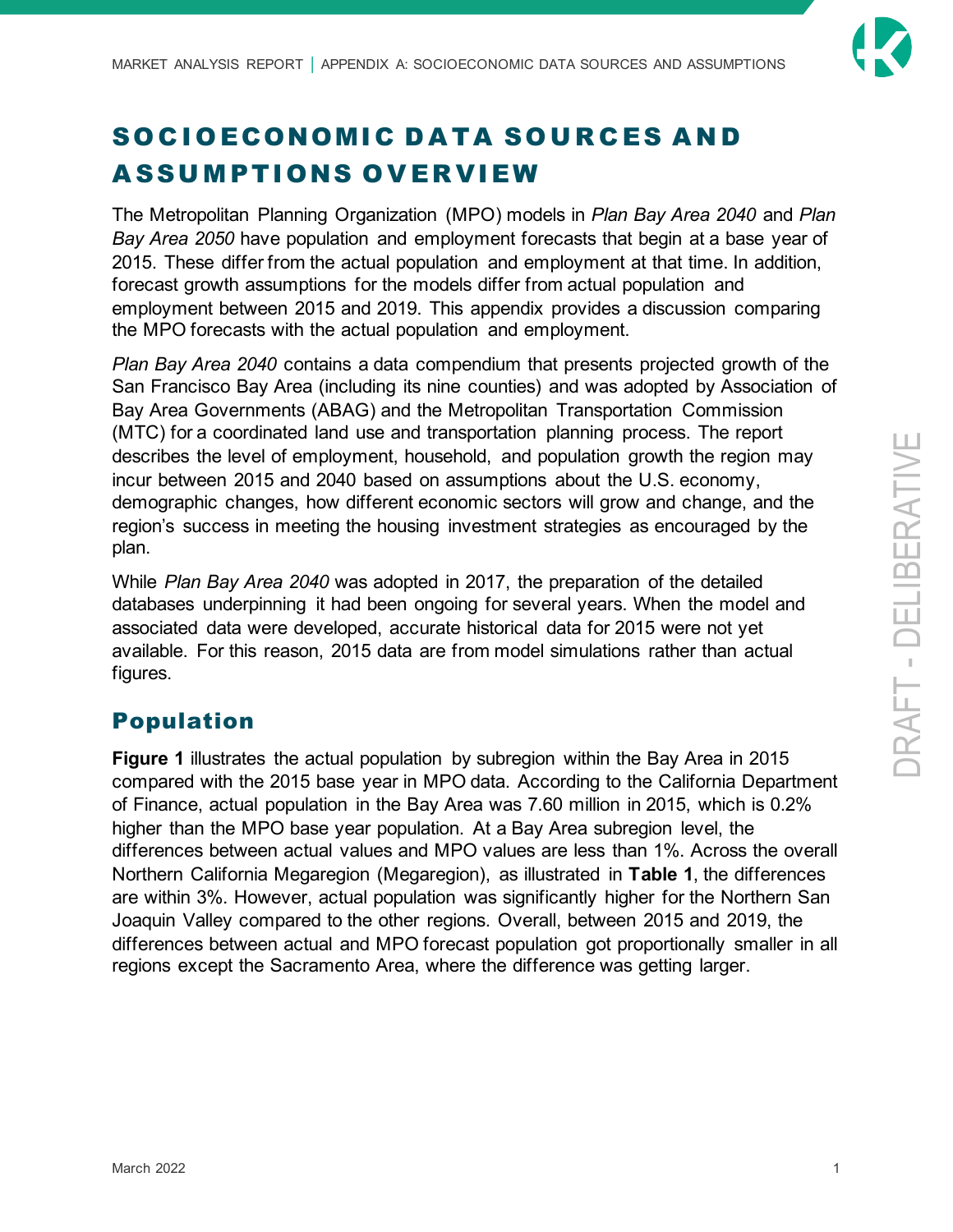### <span id="page-5-0"></span>**Figure 1. Bay Area Population Comparison 2015**

The percentages illustrate the differences between Actuals 2015 and Base Year 2015.



*Source: Link21 Project Management Consultants (PMC) analysis of data from the California Department of Finance, Employment Development Department, State of California, and MPOs (MTC, Association of Monterey Bay Area Governments [AMBAG], Sacramento Area Council of Governments [SACOG], Stanislaus Council of Governments [StanCOG], and Merced County Association of Governments [MCAG])*

#### <span id="page-5-1"></span>**Table 1. Megaregion Population Comparison 2015 – 2019**

The percent difference between the actual population and MPO forecast population.

| <b>AREA</b>                 | 2015      | 2016  | 2017      | 2018      | 2019      |
|-----------------------------|-----------|-------|-----------|-----------|-----------|
| San Francisco Bay Area      | 0.2%      | 0.3%  | $(0.0\%)$ | $(0.6\%)$ | $(1.3\%)$ |
| Monterey Bay Area           | $(0.1\%)$ | 0.3%  | 0.2%      | $(0.4\%)$ | $(0.7\%)$ |
| Northern San Joaquin Valley | 21.3%     | 21.1% | 21.1%     | 20.6%     | 20.2%     |
| Sacramento Area             | 1.7%      | 1.9%  | $2.2\%$   | 2.4%      | 2.5%      |
| <b>Megaregion</b>           | 2.7%      | 2.8%  | 2.7%      | 2.3%      | 1.8%      |

*Source: Link21 PMC analysis of data from the California Department of Finance, Employment Development Department, State of California, and MPOs (MTC, AMBAG, SACOG, StanCOG, and MCAG)*

*Note: MPO differences from 2016-2019 are interpolations using the 2015 to 2040 compound annual growth rate (CAGR).*